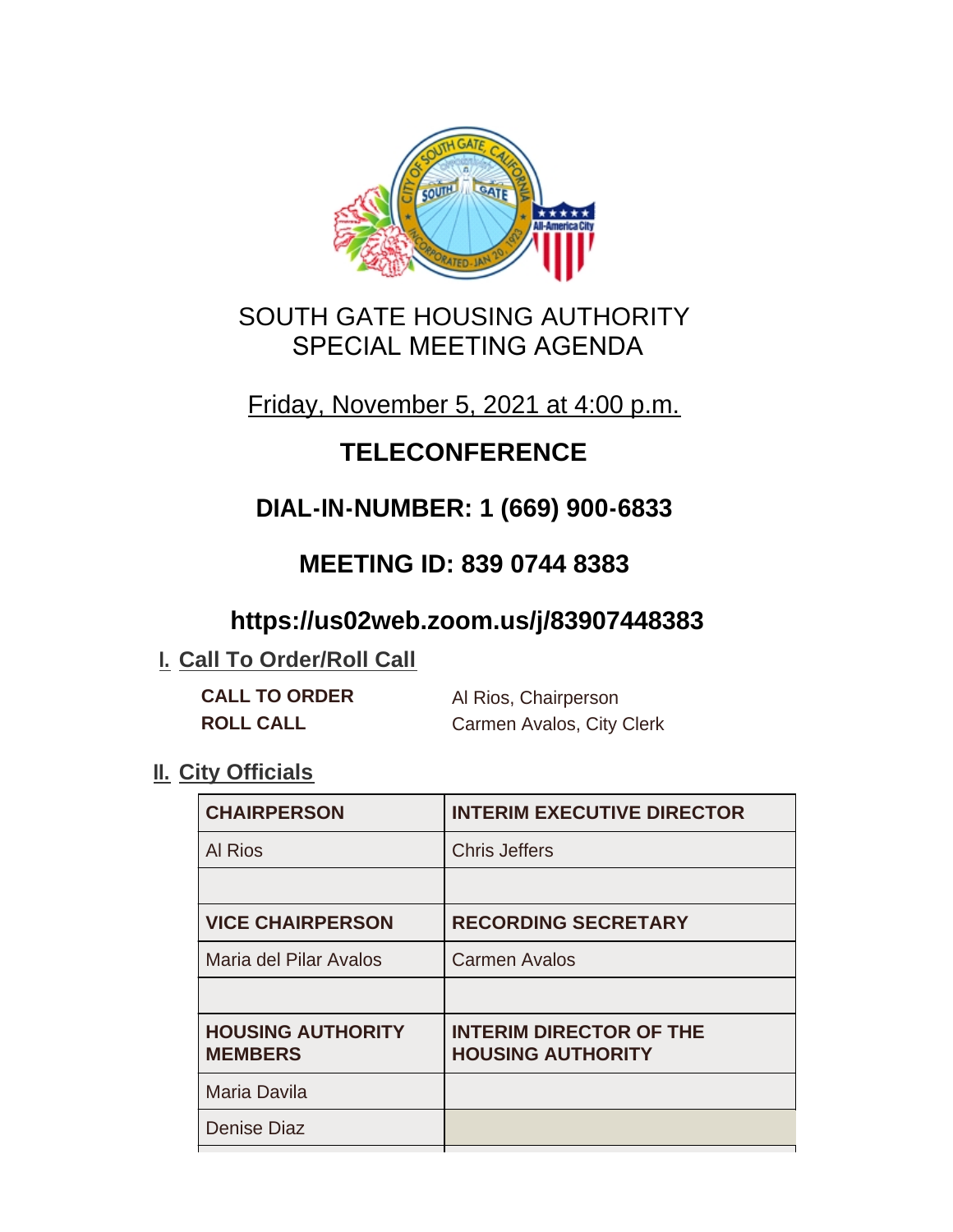| <b>Gil Hurtado</b> | <b>AUTHORITY COUNSEL</b>                                   |
|--------------------|------------------------------------------------------------|
|                    | Raul F. Salinas                                            |
|                    |                                                            |
|                    | <b>INTERIM TREASURER/CHIEF</b><br><b>FINANCIAL OFFICER</b> |
|                    | <b>Kingsley Okereke</b>                                    |

#### **Meeting Compensation Disclosure III.**

Pursuant to Government Code Section 54952.3: Disclosure of compensation for meeting attendance by Housing Authority Commissioners is \$75 per meeting.

### **Closed Session: (ATTY) IV.**

#### **1. CONFERENCE WITH LEGAL COUNSEL - REAL PROPERTY NEGOTIATIONS**

Pursuant to Government Code Section 54956.8

Property APN: 6204-025-900

Property Address: 9001 Long Beach Boulevard, South Gate, CA 90280

City Negotiator: Chris Jeffers, Interim City Manager

Negotiating with: Pending

Under Negotiation: Terms of Sale

#### **Adjournment V.**

I, Carmen Avalos, Secretary, certify that a true and correct copy of the foregoing Meeting Agenda was posted on November 2, 2021, at 2:05 p.m., as required by law.

Carmen Avalos, CMC

City Clerk